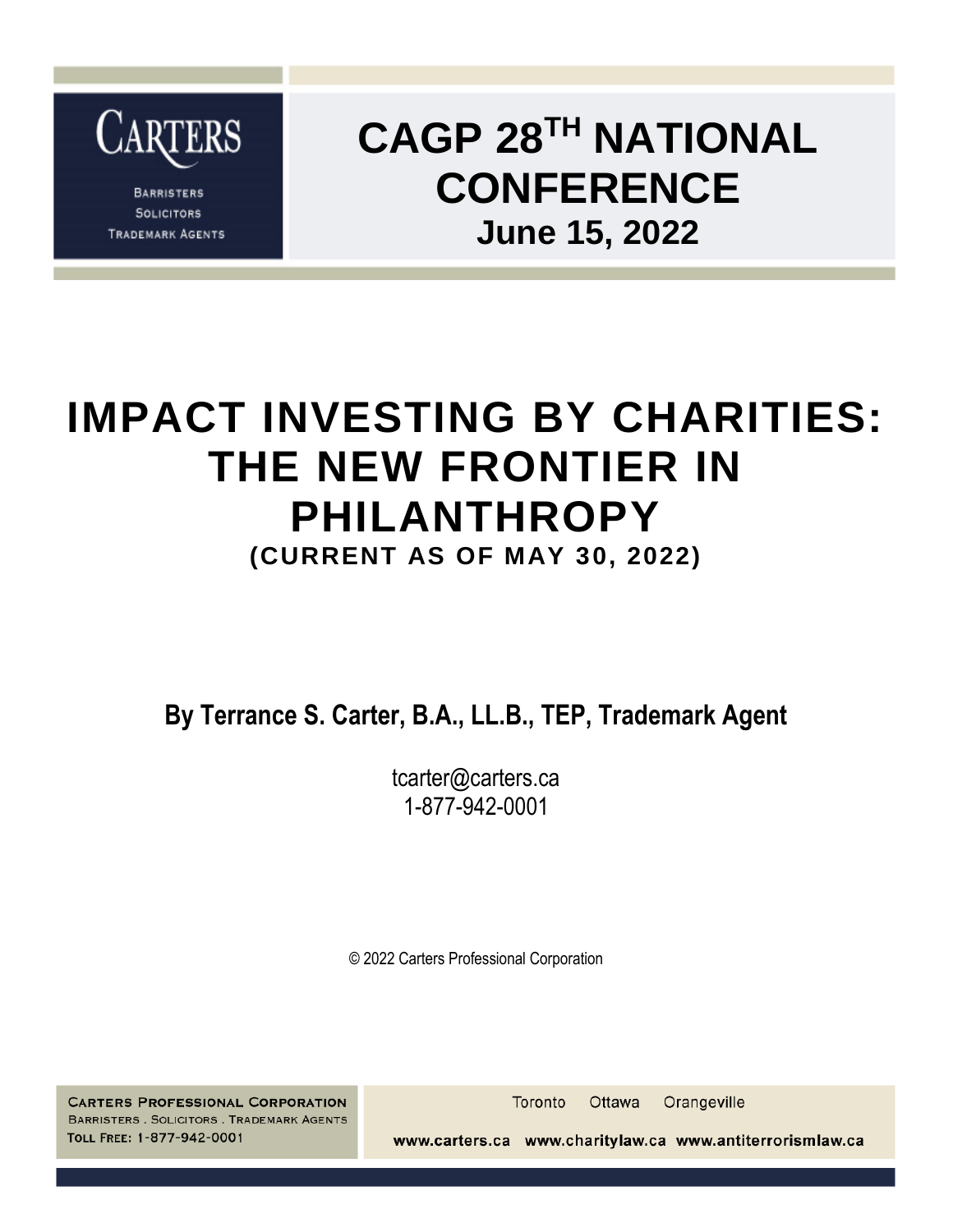



|                | $\mathcal{P}$                                                                                                                                                                                                                                                                                                                                        |
|----------------|------------------------------------------------------------------------------------------------------------------------------------------------------------------------------------------------------------------------------------------------------------------------------------------------------------------------------------------------------|
|                | <b>A. SETTING THE STAGE</b><br>1. What is Impact Investing?                                                                                                                                                                                                                                                                                          |
|                | Many charities, as well as donors, are interested in "impact investing" in order<br>to make a social impact with investments but are not sure what it involves or<br>the hurdles that may be encountered                                                                                                                                             |
|                | "Impact investing" refers to passive investments (rather than an active<br>business) made to achieve a measureable social or environmental impact,<br>as well as a financial return to the investor (e.g. a dual purpose)                                                                                                                            |
| $\bullet$      | Impact investing is often used interchangeably with "social investing", "social<br>finance" and "program related investing"                                                                                                                                                                                                                          |
| ٠              | Social responsible investing ("SRI"), responsible investing ("RI"), as well as<br>environmental, social and governance investing ("ESG") are somewhat<br>different from impact investing in that SRI, RI and ESG investing tend to be<br>more passive strategies for investments in public equities through the use<br>of screens and/or ESG factors |
| www.carters.ca | www.charitylaw.ca                                                                                                                                                                                                                                                                                                                                    |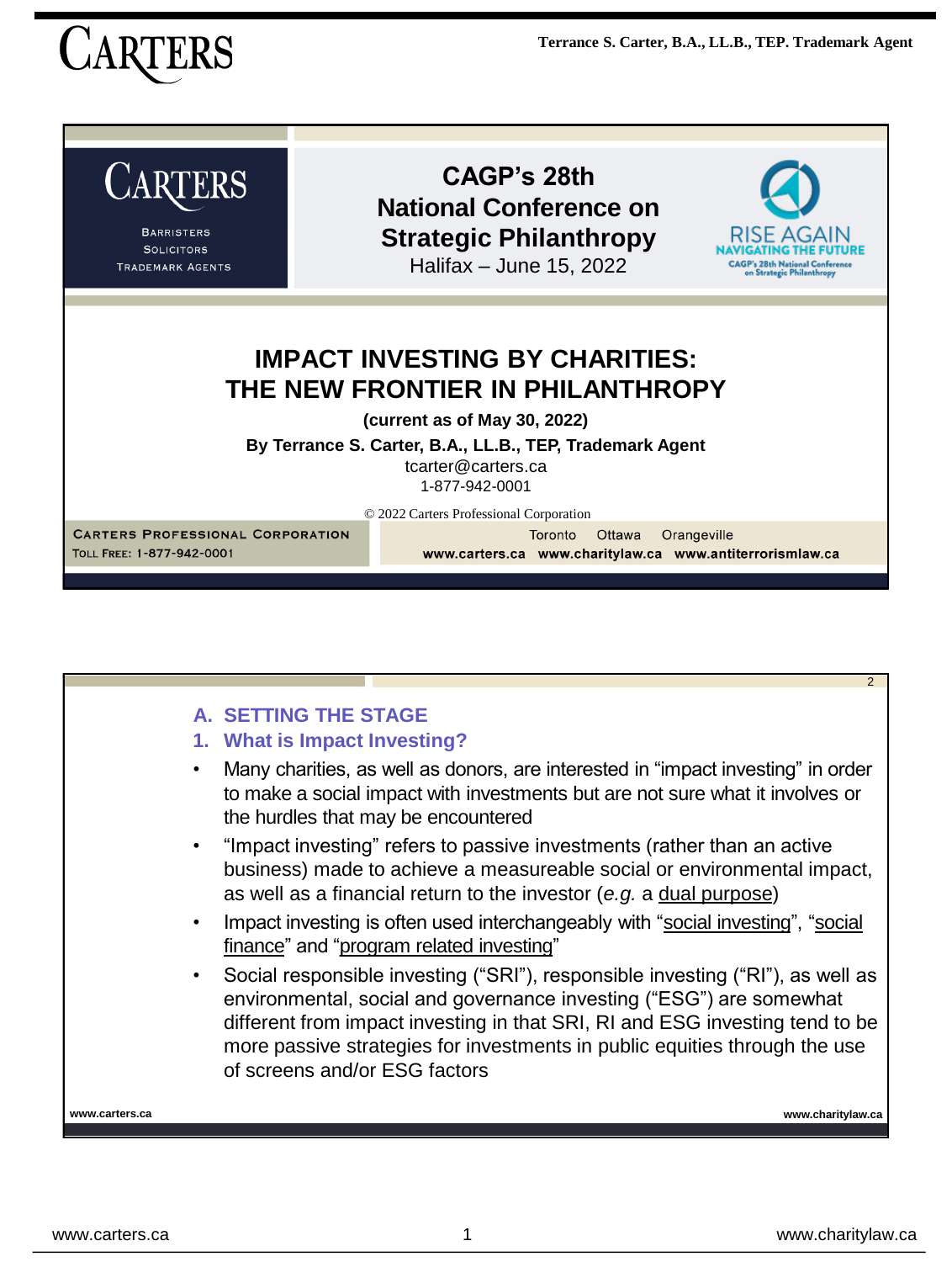## $CAR$



| $\bullet$<br>$\bullet$<br>$\bullet$<br>$\bullet$ | A donation to a charity will result in a donation tax receipt whereas a loan<br>to a charity will not, unless the loan is subsequently forgiven by the holder<br>of the debt<br>Either way, a new opportunity in philanthropy through impact investing is<br>gaining momentum<br>The focus of this presentation is on supply side impact investing by charities<br>Supply side impact investing by a charity in a third party can take the form of:<br>A loan (both secure and unsecure)<br>An equity interest (e.g. shares or partnerships interests) |
|--------------------------------------------------|--------------------------------------------------------------------------------------------------------------------------------------------------------------------------------------------------------------------------------------------------------------------------------------------------------------------------------------------------------------------------------------------------------------------------------------------------------------------------------------------------------------------------------------------------------|
| $\bullet$<br>٠                                   | While impact investing is a developing new frontier in philanthropy, there<br>are legal considerations which the charity and its professional advisors<br>need to be aware of<br>The starting point is to understand the different legal options for impact<br>investing and the applicable regulatory regimes that need to be considered                                                                                                                                                                                                              |
| www.carters.ca                                   | www.charitylaw.ca                                                                                                                                                                                                                                                                                                                                                                                                                                                                                                                                      |
|                                                  |                                                                                                                                                                                                                                                                                                                                                                                                                                                                                                                                                        |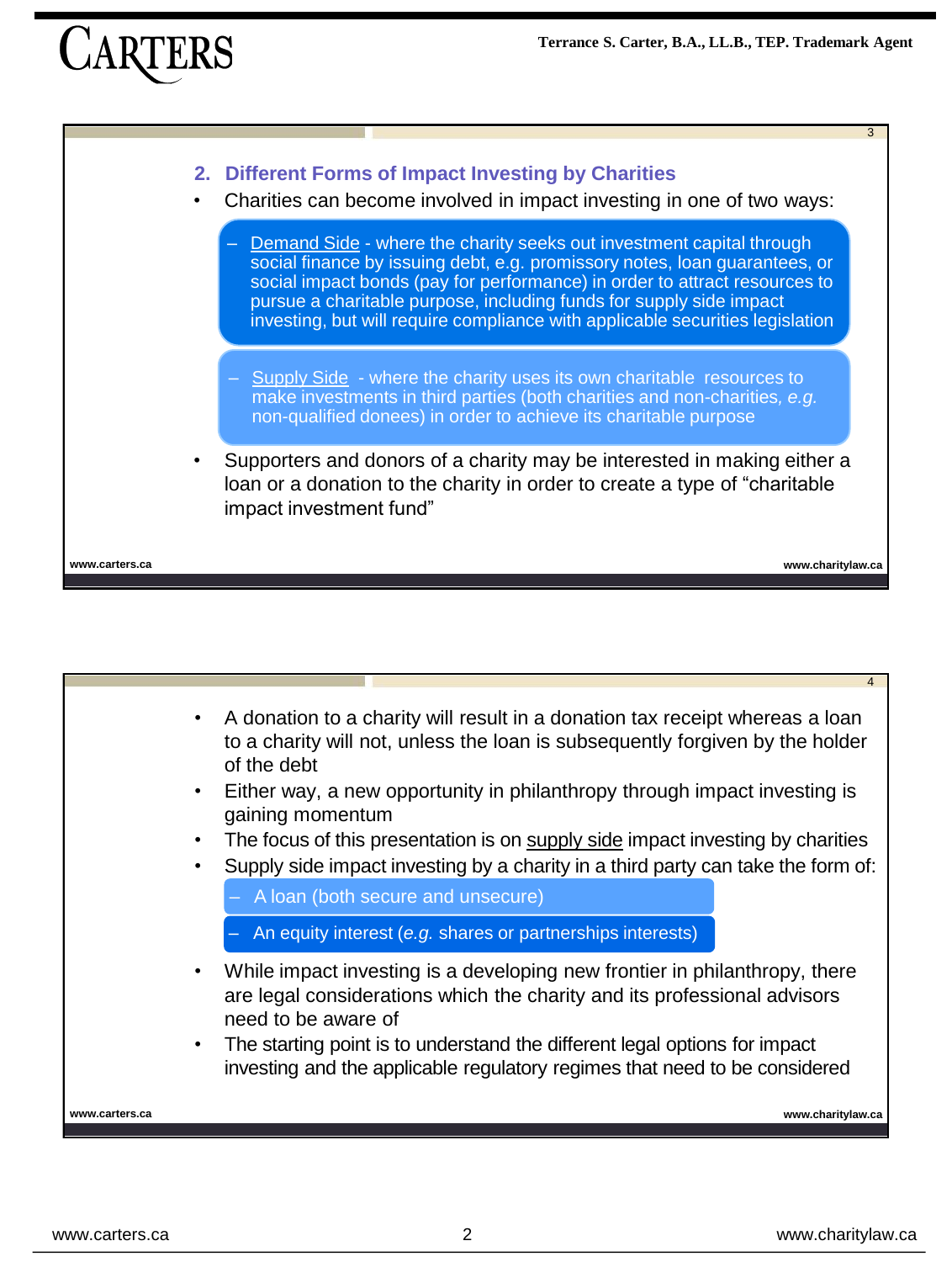

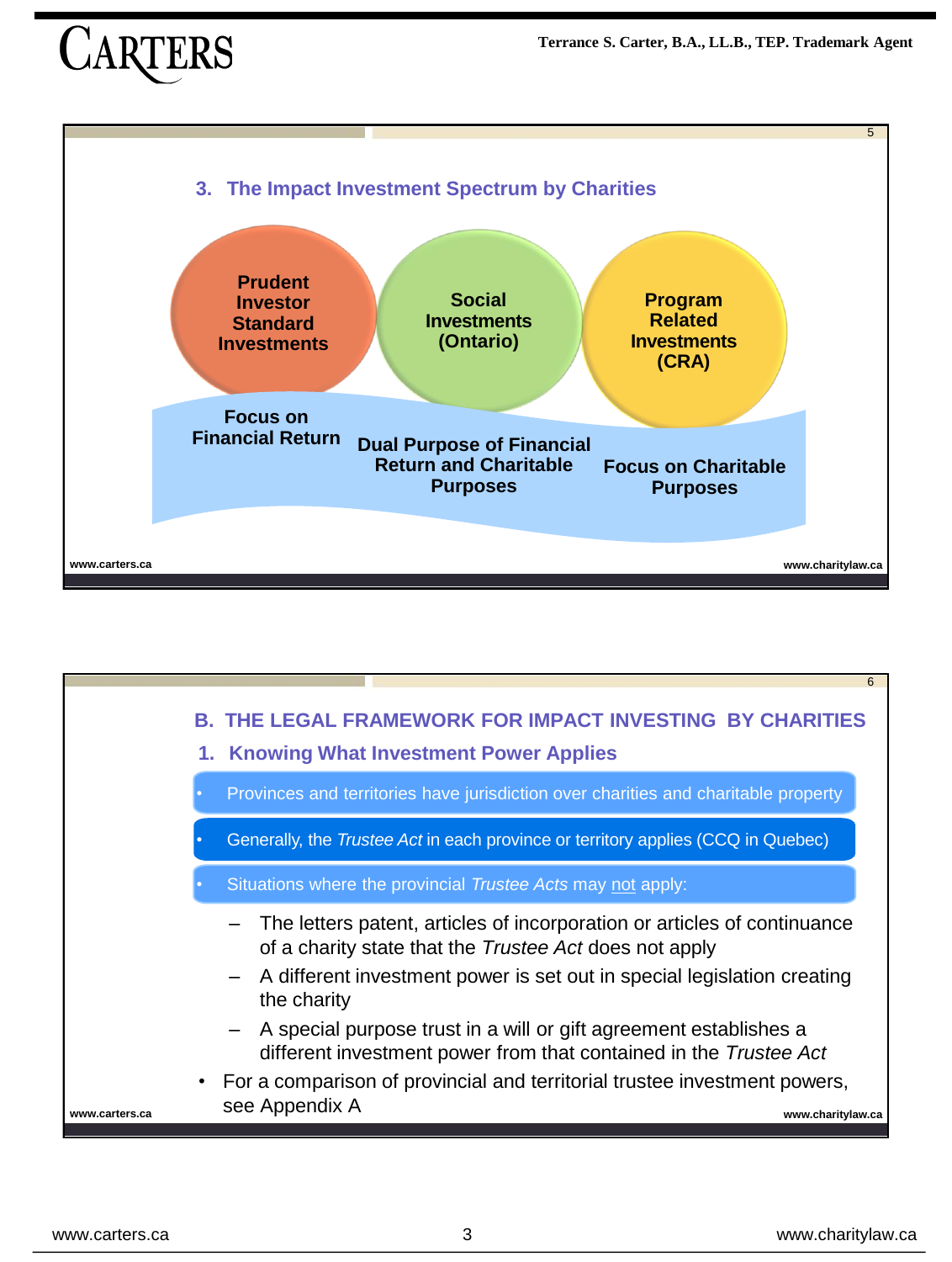# CARTERS

|                | $\overline{7}$                                                                                                                                                                                                                                                |
|----------------|---------------------------------------------------------------------------------------------------------------------------------------------------------------------------------------------------------------------------------------------------------------|
|                | 2. "Prudent Investor" Form of Impact Investing<br>a) Standard of Care                                                                                                                                                                                         |
|                | Both the Ont. Trustee Act and B.C. Trustee Act state that when investing<br>trust property, a trustee (e.g. a director of a charity) must exercise the<br>care, skill, diligence and judgment that a prudent investor would exercise<br>in making investments |
| $\bullet$      | Most other provinces and territories provide for a similar standard of care,<br>but some use a prudent person standard                                                                                                                                        |
|                | b) Authorized Investments                                                                                                                                                                                                                                     |
|                | Ont. Trustee Act states that a "trustee may invest trust property in any<br>form of property in which a prudent investor might invest"                                                                                                                        |
|                | Investment in mutual funds, pooled funds, and segregated funds are<br>permitted (which would arguably include exchange traded funds ("ETFs")                                                                                                                  |
|                | B.C. Trustee Act states that a "trustee may invest property in any form of<br>property or security in which a prudent investor might invest, including a<br>security issued by an investment fund as defined in the Securities Act"                           |
| www.carters.ca | May also invest in common trust fund managed by trust company<br>Similar approaches taken in most other provinces and territories www.charitylaw.ca                                                                                                           |

|                |           | 8                                                                                                                                                                                                                                            |
|----------------|-----------|----------------------------------------------------------------------------------------------------------------------------------------------------------------------------------------------------------------------------------------------|
|                |           |                                                                                                                                                                                                                                              |
|                | C)        | <b>Mandatory Investment Criteria</b>                                                                                                                                                                                                         |
|                |           | Ont. Trustee Act states that seven mandatory criteria must be considered,<br>among others "that are relevant to the circumstances", including inflation,<br>deflation, tax consequences, need for liquidation and preservation of<br>capital |
|                |           | - Also includes "an asset's special relationship or special value, if any, to<br>the purposes of the trust or to one or more of the beneficiaries"                                                                                           |
|                |           | - Arguable this criteria provides for some scope to make impact<br>investments as part of an investment strategy to pursue financial<br>returns for the charity                                                                              |
|                | $\bullet$ | B.C. Trustee Act states that a trustee may not invest in a manner that is<br>inconsistent with the trust but the Act otherwise does not set out<br>mandatory criteria to be considered                                                       |
|                |           | Approaches vary by province and territory                                                                                                                                                                                                    |
| www.carters.ca |           | www.charitylaw.ca                                                                                                                                                                                                                            |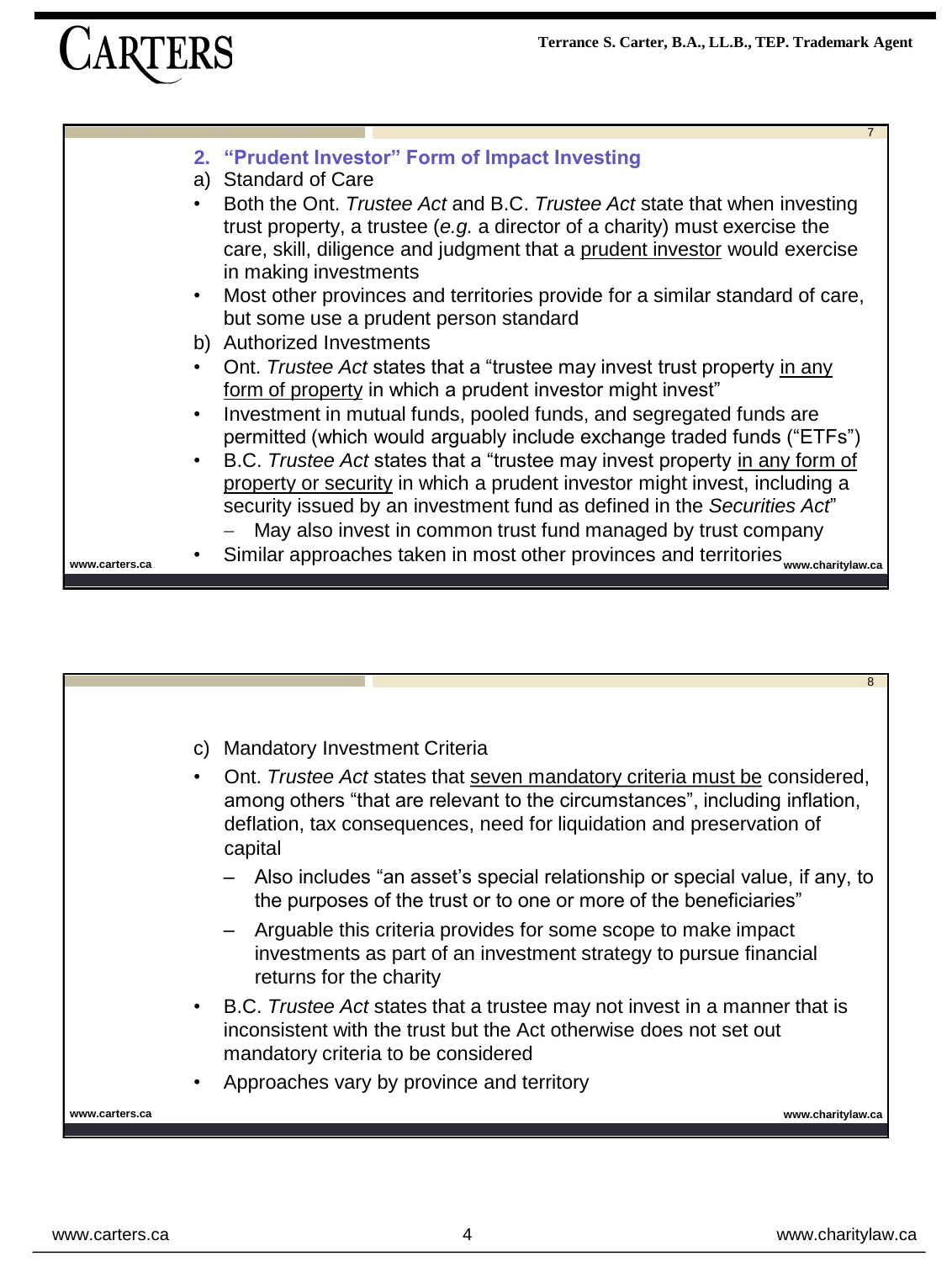

|                                                             | 10 <sup>1</sup>                                                                                                                                                                                                                                                                                                                                                                                                                                                                                                                                                                                                                                                                                                                                                                                                                                                                                                                                                                                                                                                                                                                                              |
|-------------------------------------------------------------|--------------------------------------------------------------------------------------------------------------------------------------------------------------------------------------------------------------------------------------------------------------------------------------------------------------------------------------------------------------------------------------------------------------------------------------------------------------------------------------------------------------------------------------------------------------------------------------------------------------------------------------------------------------------------------------------------------------------------------------------------------------------------------------------------------------------------------------------------------------------------------------------------------------------------------------------------------------------------------------------------------------------------------------------------------------------------------------------------------------------------------------------------------------|
| f)<br>$\bullet$<br>$\bullet$<br>$\bullet$<br>www.carters.ca | Delegation of Investment Decision Making<br>Ont. Trustee Act permits trustees (e.g. the board of a charity) to delegate<br>investment decision making to the same extent that a prudent investor<br>would in accordance with ordinary investment practices<br>However, there needs to be an investment policy and a delegated agency<br>agreement in place, and an investment manager must be selected and<br>monitored in accordance with statutory requirements, as well as reflect<br>the standard of what a prudent investor would do<br>If the charity suffers a loss because of the agent's breach of duty then<br>legal action can be commenced against the agent<br>Therefore, it is important that the charity not release or indemnify the agent<br>B.C. Trustee Act also permits trustees to delegate investment<br>responsibility to the extent that a prudent investor might delegate in<br>accordance with ordinary business practice<br>Delegation is not permitted, however, under circumstances in which the<br>trust requires trustee to act personally<br>Similar provisions in most other provinces and territories<br>www.charitylaw.ca |
|                                                             |                                                                                                                                                                                                                                                                                                                                                                                                                                                                                                                                                                                                                                                                                                                                                                                                                                                                                                                                                                                                                                                                                                                                                              |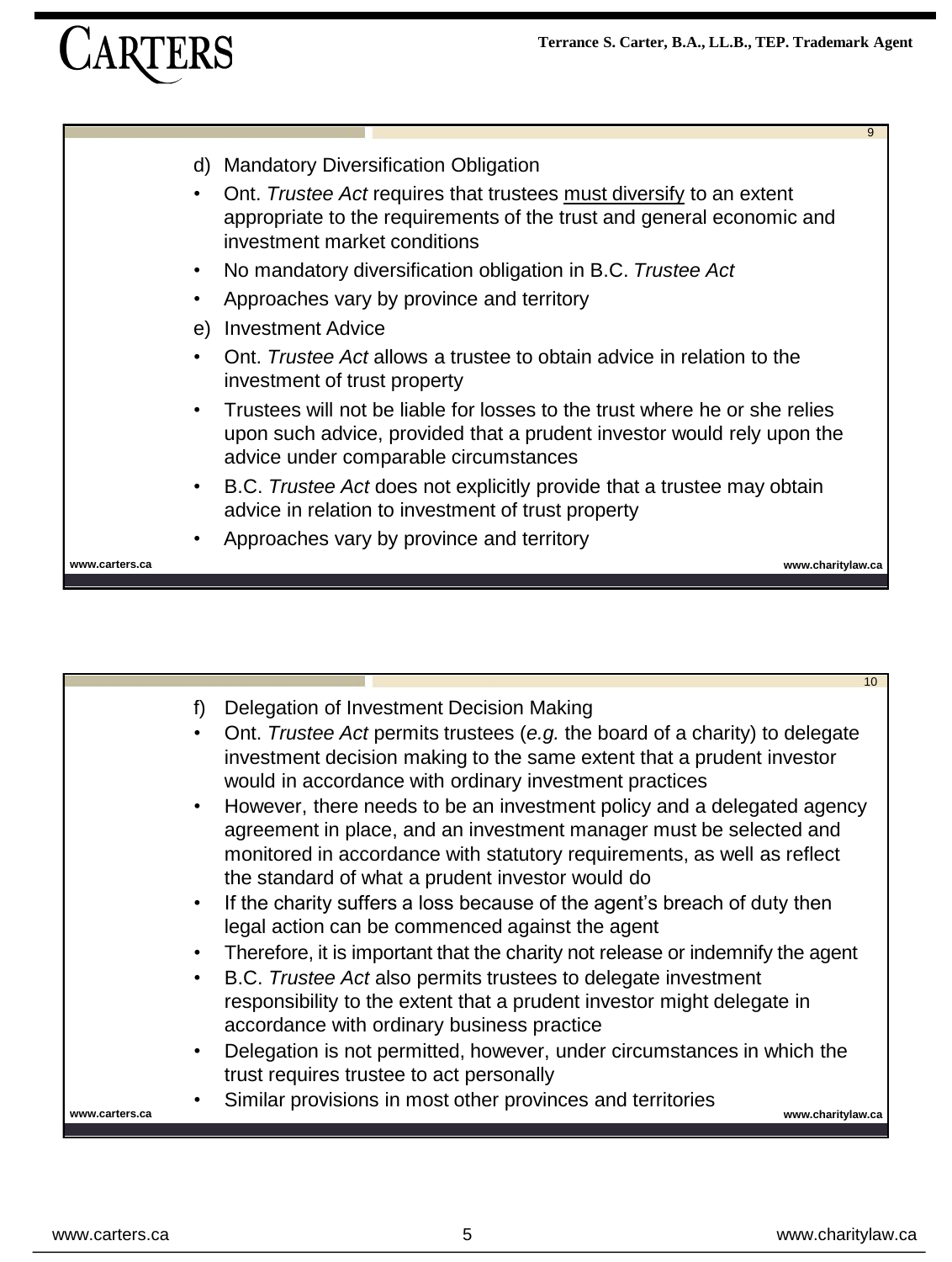

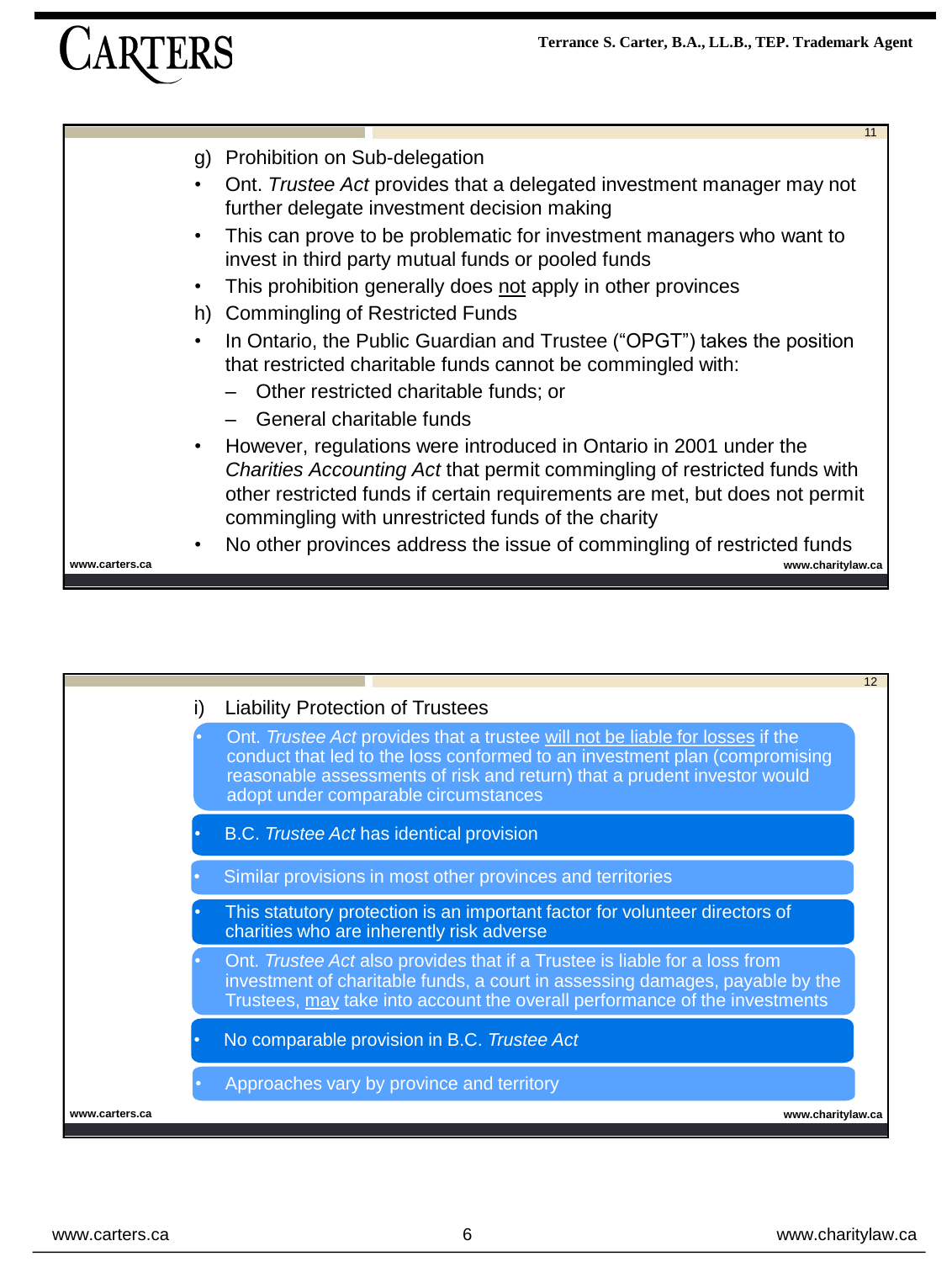

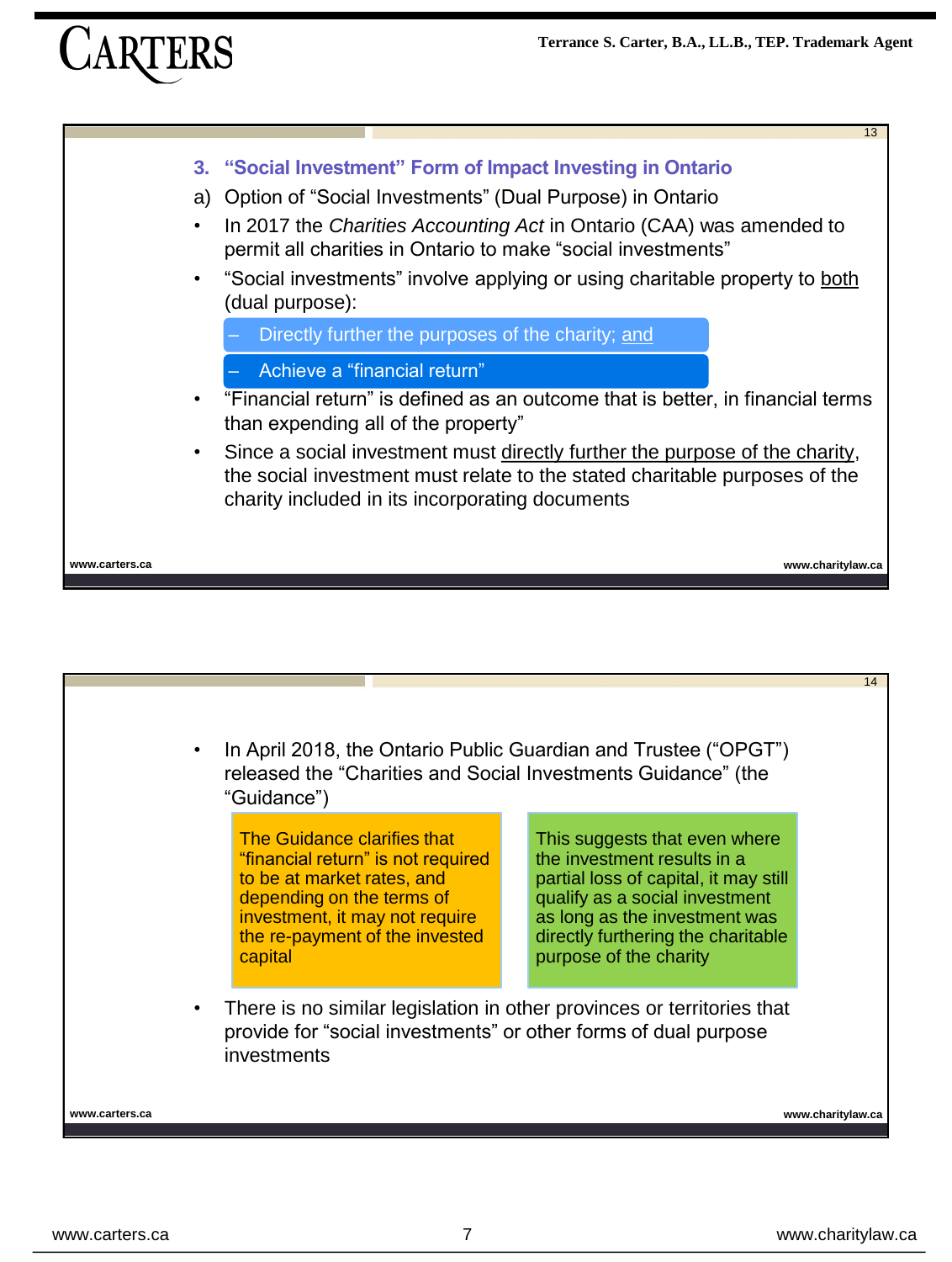## **CARTE**



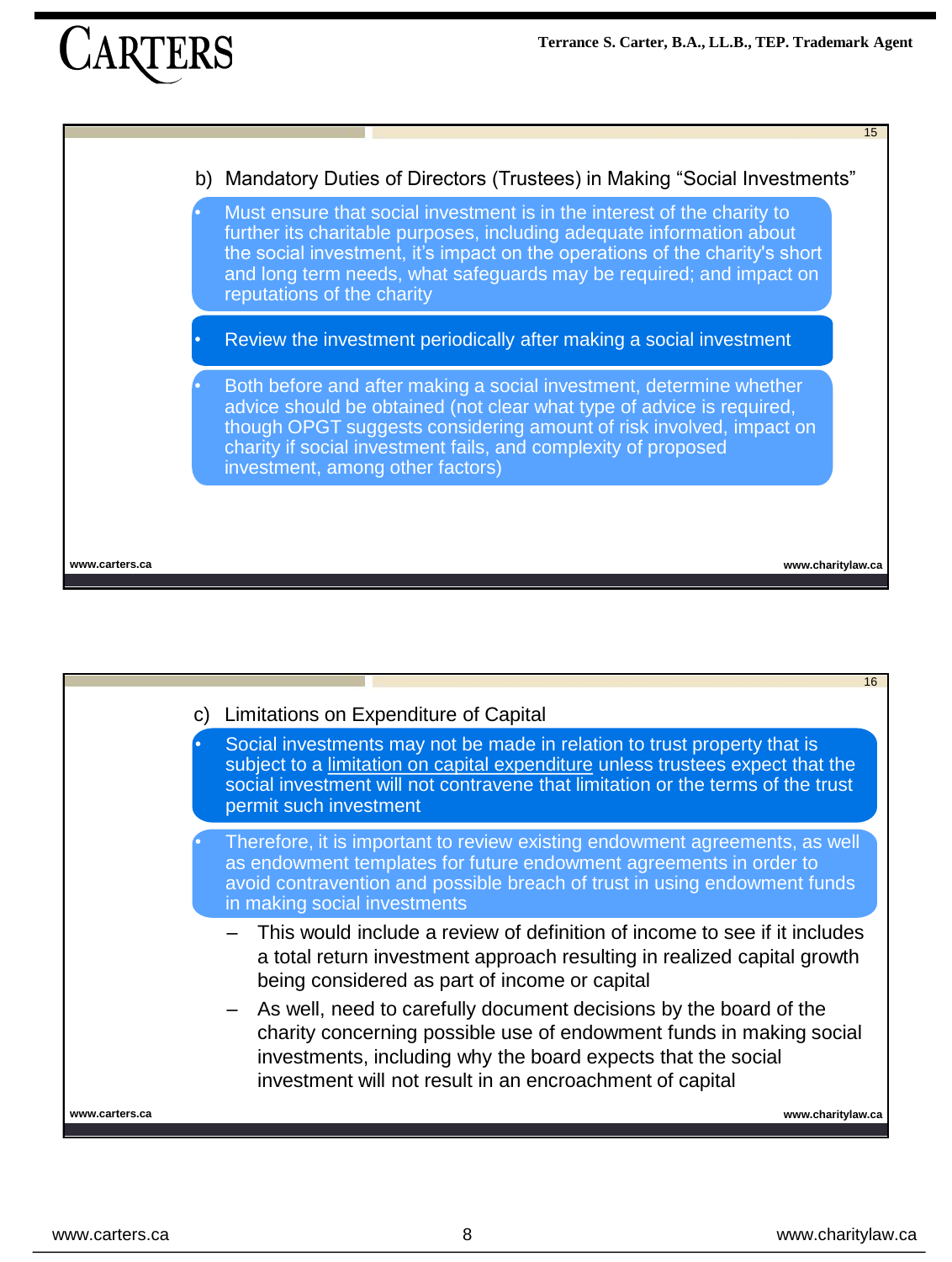- d) No Delegation of Power to Make Social Investments
- Charities may not delegate decision making power with regard to making social investments, including delegating decision making to invest in mutual funds and pooled funds
- Therefore the board of a charity is required to make all final decisions concerning social investments, although they can seek out advice
- e) Liability Protection for Trustees
- Protection of trustees (directors) from liability for losses from social investments is limited to only when trustees "acted honestly and in good faith" in accordance with the duties, restrictions and limitations that apply under the CAA and terms of the trust
- As well, there is no provision in the CAA allowing for an assessment of damages against the trustees based on an "overall performance" of the investments as there is under the Ont. *Trustees Act*

**www.carters.ca www.charitylaw.ca**

17

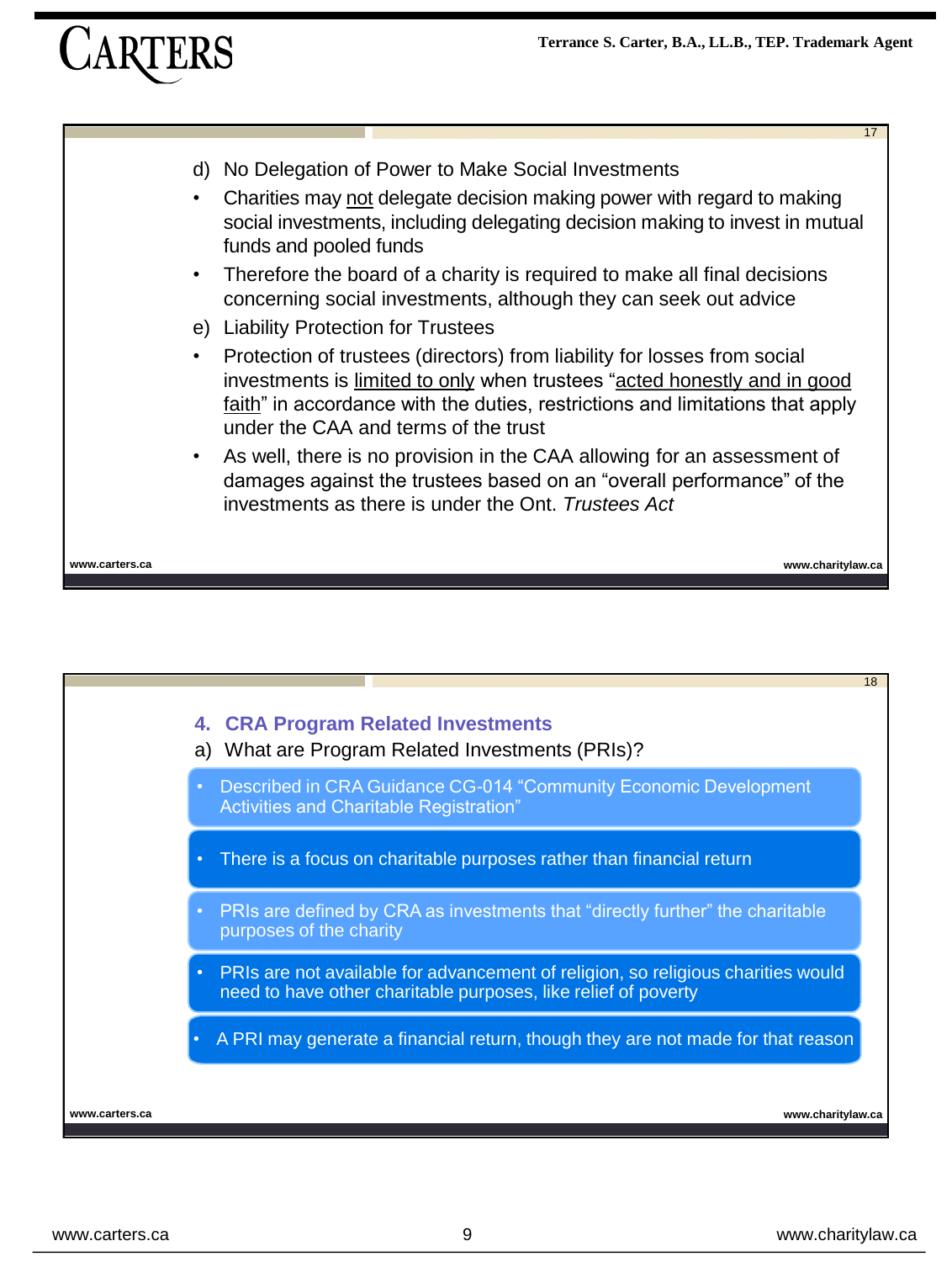**Terrance S. Carter, B.A., LL.B., TEP. Trademark Agent**





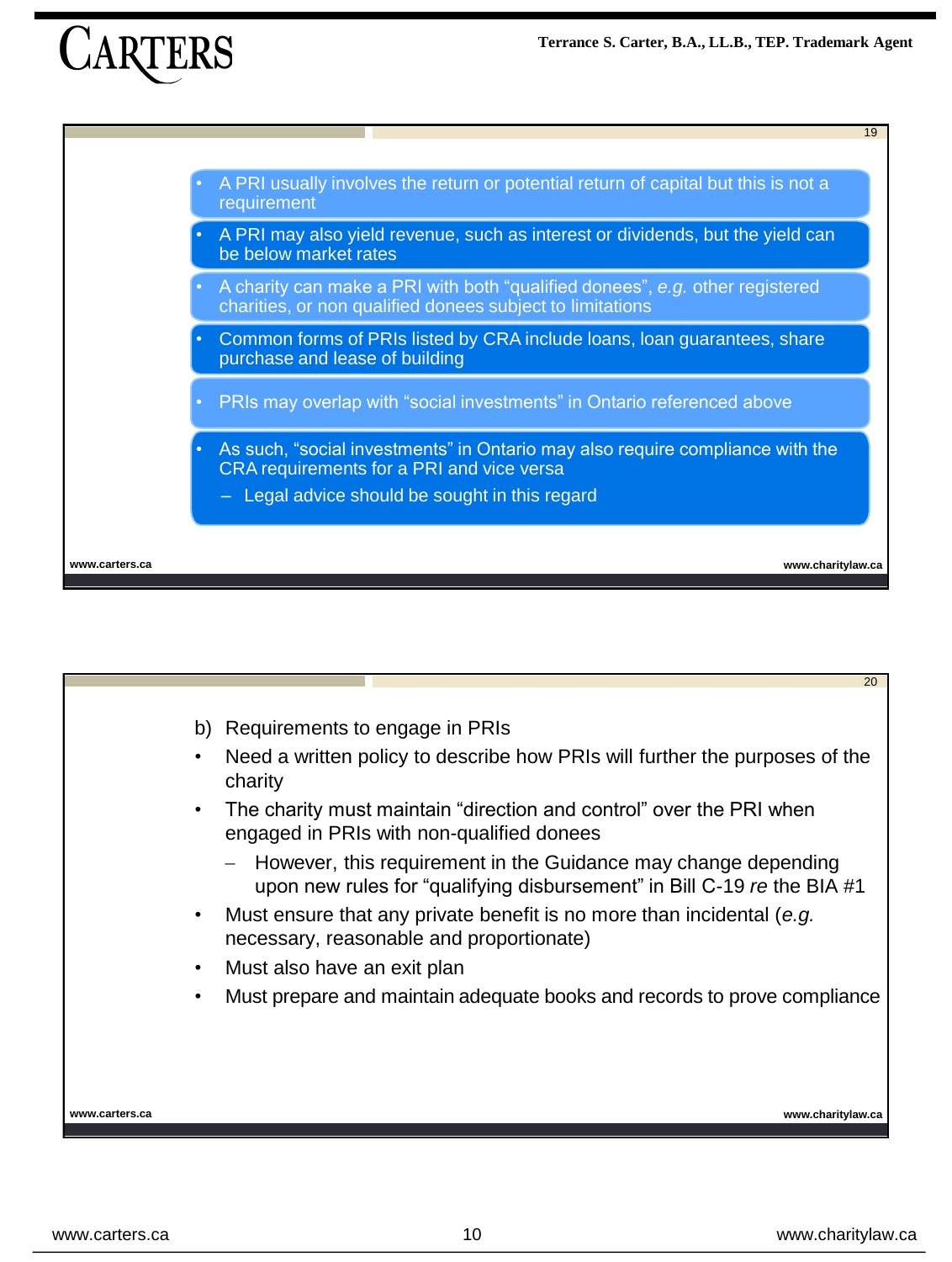21

| C)             | <b>Accounting for PRI</b>                                                                                                                                                                                          |
|----------------|--------------------------------------------------------------------------------------------------------------------------------------------------------------------------------------------------------------------|
| $\bullet$      | PRIs are excluded from the asset base for the calculation of the<br>disbursement quota ("DQ") which is currently 3.5% but is to be increased<br>to 5% for amounts over \$1 million pursuant to 2022 federal budget |
| $\bullet$      | PRIs, though, are not considered by CRA to be charitable expenditures<br>in meeting the DQ except with the loss of capital or lost opportunity cost                                                                |
|                | - However, this might change depending upon CRA's interpretation of<br>"qualifying disbursement" in Bill C-19 re BIA #1 as well as possible<br>changes resulting from changes to the DQ in 2022 federal budget     |
|                | d) What Happens if PRI Requirements No Longer Met?                                                                                                                                                                 |
| $\bullet$      | If the requirements for a PRI are no longer met, then the charity must<br>either exit the PRI or the investment would need to meet prudent<br>investor standard of a regular investment                            |
| $\bullet$      | In this regard, it is important to make sure that regular investments do<br>not become a business of the charity as a "collateral unstated non-<br>charitable purpose"                                             |
| www.carters.ca | www.charitylaw.ca                                                                                                                                                                                                  |

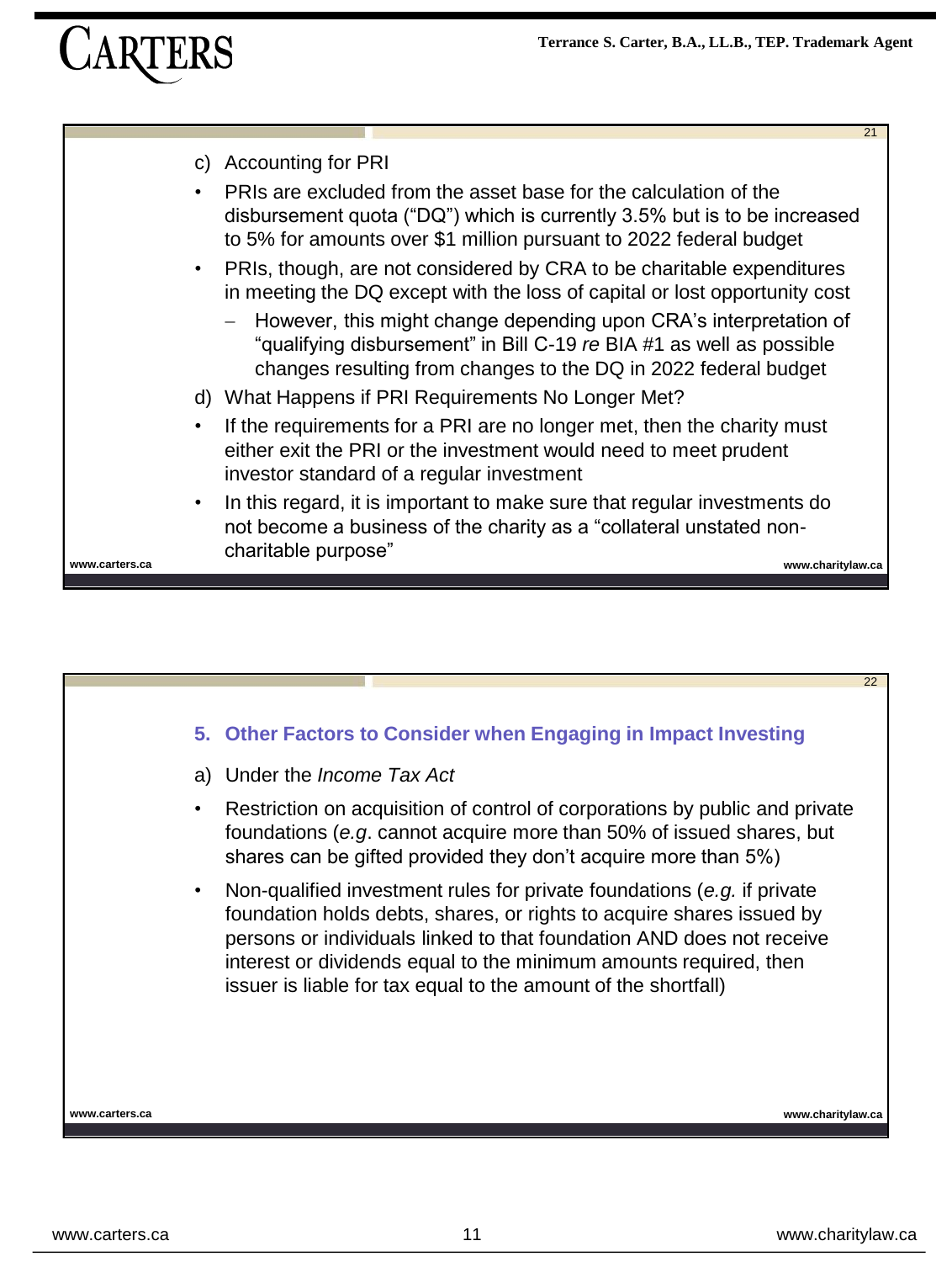23

# CARTERS

|                | Excess corporate holdings regime for private foundations                                                                                                                                                                                                                                                                                                                                                                                                                 |                                                                                                                                                                                                                                                           |  |  |
|----------------|--------------------------------------------------------------------------------------------------------------------------------------------------------------------------------------------------------------------------------------------------------------------------------------------------------------------------------------------------------------------------------------------------------------------------------------------------------------------------|-----------------------------------------------------------------------------------------------------------------------------------------------------------------------------------------------------------------------------------------------------------|--|--|
|                | If holding shares of a share class<br>of a corporation in excess of 2%<br>of the issued and outstanding<br>shares of that class at any time<br>during fiscal period, foundation<br>must report to CRA                                                                                                                                                                                                                                                                    | If holding more than 2% of a share<br>class of a corporation at end of<br>fiscal period AND foundation and<br>all relevant persons together hold<br>more than 20% of that same class<br>of shares, foundation may be<br>subject to divestment obligations |  |  |
|                | Limitations on registered charities being able to invest in limited<br>partnerships, in that:<br>The charity must be a "limited partner" of the partnership<br>(e.g., limited liability) as opposed to a general partner;<br>$-$ The charity – together with all non-arm's length entities – holds 20%<br>or less of the fair market value of all interests in the partnership; and<br>The charity deals at arm's length with each general partner of<br>the partnership |                                                                                                                                                                                                                                                           |  |  |
| www.carters.ca | www.charitylaw.ca                                                                                                                                                                                                                                                                                                                                                                                                                                                        |                                                                                                                                                                                                                                                           |  |  |
|                |                                                                                                                                                                                                                                                                                                                                                                                                                                                                          |                                                                                                                                                                                                                                                           |  |  |

|                | 24                                                                                                                                                                                                                                                                                                                                                                                                                   |
|----------------|----------------------------------------------------------------------------------------------------------------------------------------------------------------------------------------------------------------------------------------------------------------------------------------------------------------------------------------------------------------------------------------------------------------------|
| $\bullet$      | Related business rules might apply if impact investment is seen as a business<br>Impact investing should be considered a charitable program or a passive<br>investment but CRA might possibly see it as a business activity<br>- Related business rules permit a business that is run substantially by<br>volunteers (e.g. 90% volunteers) OR a business that is linked and<br>subordinate to the charity's purpose  |
|                | - Private foundations, though, cannot carry on any kind of business whether<br>related or unrelated                                                                                                                                                                                                                                                                                                                  |
|                | - Whether an investment by a charity is a business or possibly even a<br>collateral unstated non-charitable purpose is dependent on the facts                                                                                                                                                                                                                                                                        |
|                | b) Under the Ont. Charities Accounting Act (CAA)                                                                                                                                                                                                                                                                                                                                                                     |
|                | If the investment in a corporation, partnership or business trust constitutes a<br>"substantial interest" (e.g. the charity owning or controlling, either directly or<br>indirectly, more than 20% of the applicable voting rights or equity interest),<br>the CAA provides that the OPGT may require financial statements and other<br>records from the charity and is able to seek court intervention if necessary |
| www.carters.ca | www.charitylaw.ca                                                                                                                                                                                                                                                                                                                                                                                                    |
|                |                                                                                                                                                                                                                                                                                                                                                                                                                      |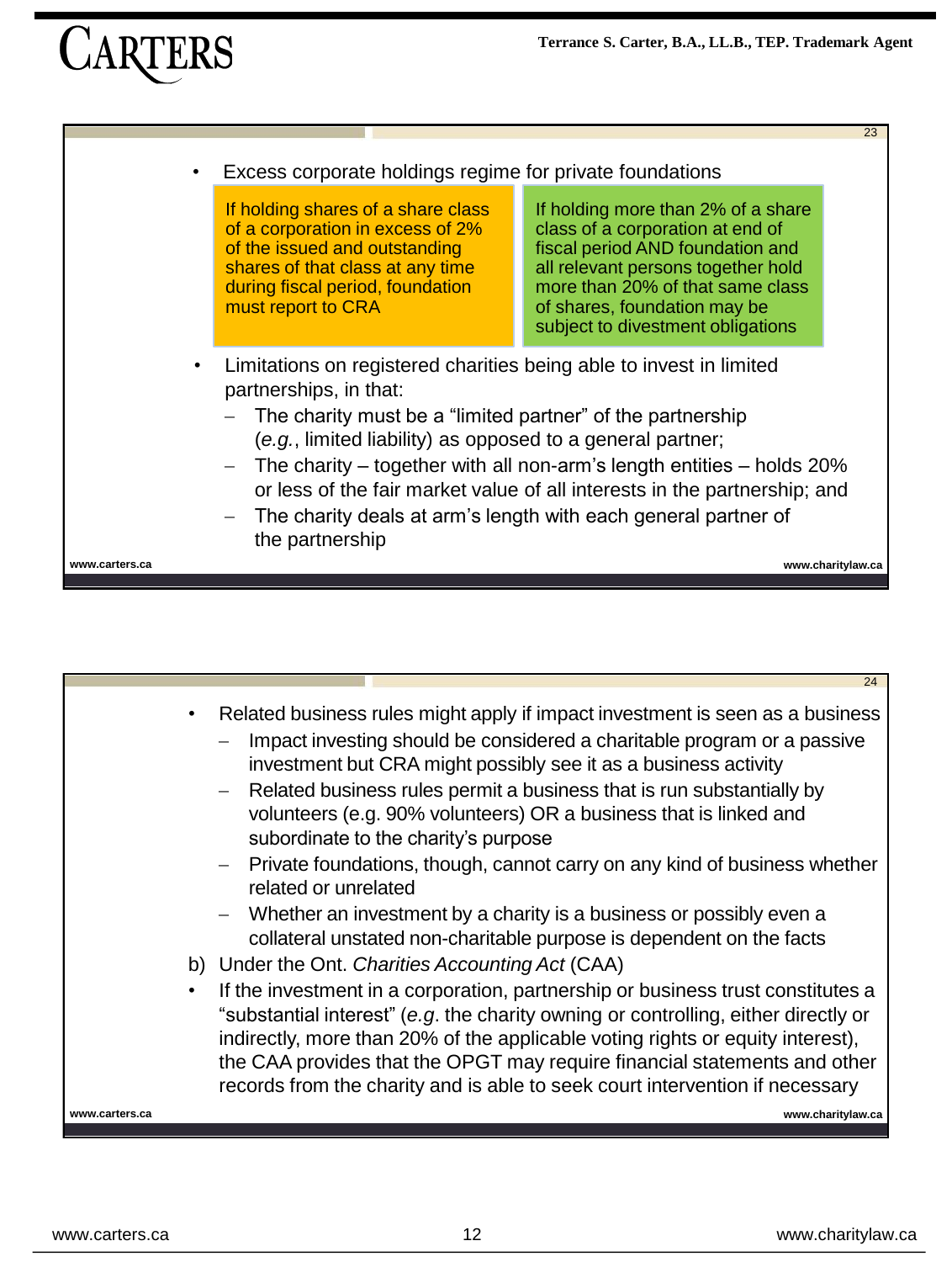

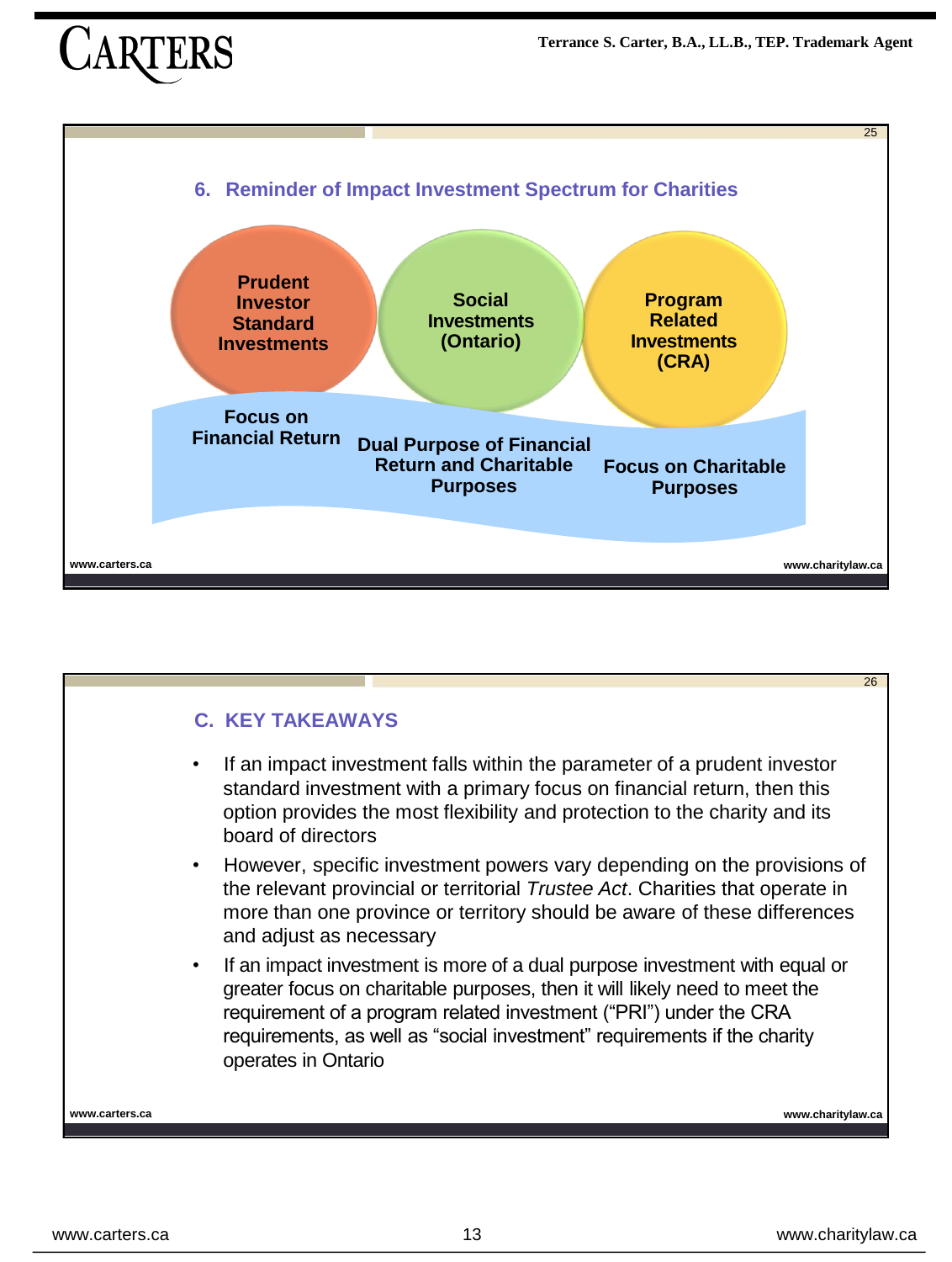### **D. RESOURCE MATERIALS**

- OBA Institute paper entitled "The Investment Spectrum for Charities, Including Social Investments" dated February 6, 2018, at [https://www.carters.ca/pub/seminar/charity/2018/oba/OBA%20Paper%20Investment](https://www.carters.ca/pub/seminar/charity/2018/oba/OBA%20Paper%20Investment%20Spectrum.pdf) %20Spectrum.pdf
- Guidance of the Public Guardian and Trustee: Charities and Social Investments dated April 9, 2018 at <https://www.carters.ca/pub/article/charity/2018/PGT-Guidance-with-Cover.pdf>
- Charity & NFP Law Bulletin No. 426 entitled "Guidance on Social Investments Released by the Ontario PGT" dated August 30, 2018, at <https://www.carters.ca/pub/bulletin/charity/2018/chylb426.pdf>
- Chapter 16, "Provincial Investment Power Issues" in *Corporate and Practice Manual for Charities and Not-For-Profit Corporations* (Thomson Reuters), by Jane Burke-Robertson, Terrance S. Carter, Theresa L.M. Man at [https://store.thomsonreuters.ca/en-ca/products/corporate-and-practice](https://store.thomsonreuters.ca/en-ca/products/corporate-and-practice-manual-for-charities-and-not-for-profit-corporations-30842800)manual-for-charities-and-not-for-profit-corporations-30842800

**www.carters.ca www.charitylaw.ca**

28

 $27$ 

| <b>Province, and Applicable Statute</b>                                                                                                             | <b>Alberta</b><br>Trustee Act*                                                                                                                                       | <b>British Columbia</b><br><b>Trustee Act</b>                                                                                                  | <b>Manitoba</b><br><b>The Trustee Act</b>                                     |
|-----------------------------------------------------------------------------------------------------------------------------------------------------|----------------------------------------------------------------------------------------------------------------------------------------------------------------------|------------------------------------------------------------------------------------------------------------------------------------------------|-------------------------------------------------------------------------------|
| <b>General Provision that Trust</b><br><b>Instrument Prevails over Trustee</b><br>Act?                                                              | Yes                                                                                                                                                                  | Yes                                                                                                                                            | Yes                                                                           |
| <b>Authorized Investments</b>                                                                                                                       | "Any kind of property"                                                                                                                                               | "Any form of property or security"                                                                                                             | "Any kind of property real, personal<br>or mixed"                             |
| <b>Specific Allowance for Mutual</b><br><b>Funds and Similar Investments</b>                                                                        | Yes, investments in mutual funds.<br>segregated funds, and similar investments<br>set out in the regulations do not constitute<br>delegation of investment authority | Yes, investments in investment<br>funds or in common trust funds are<br>permitted, and do not constitute<br>delegation of investment authority | <b>Silent</b>                                                                 |
| <b>Standard of Care</b>                                                                                                                             | <b>Prudent Investor</b>                                                                                                                                              | The care, skill, diligence and<br>judgment of a prudent investor                                                                               | The judgment and care of a person of<br>prudence, discretion and intelligence |
| <b>Explicit Investment Criteria</b>                                                                                                                 | Nine mandatory criteria                                                                                                                                              | Silent                                                                                                                                         | Silent                                                                        |
| <b>Diversification Explicitly Required?</b>                                                                                                         | Yes                                                                                                                                                                  | Silent                                                                                                                                         | Silent                                                                        |
| <b>Delegation Specifically Permitted?</b>                                                                                                           | Yes                                                                                                                                                                  | Yes                                                                                                                                            | Yes, but only for property outside the<br>province                            |
| <b>Prohibition of Sub-delegation?</b>                                                                                                               | Silent                                                                                                                                                               | Silent                                                                                                                                         | <b>Silent</b>                                                                 |
| Prudence required in selection of<br>Agents?                                                                                                        | Yes                                                                                                                                                                  | Yes                                                                                                                                            | Silent                                                                        |
| <b>Prudence Required in Monitoring</b><br>Agents?                                                                                                   | Yes                                                                                                                                                                  | Yes                                                                                                                                            | Silent                                                                        |
| * Subject to any changes introduced in the new <i>Trustee Act</i> , SA 2022 cT-8.1 when it comes into force.<br>www.carters.ca<br>www.charitylaw.ca |                                                                                                                                                                      |                                                                                                                                                |                                                                               |

### **Appendix A: Schedule of Provincial and Territorial Statutes on Investment Power**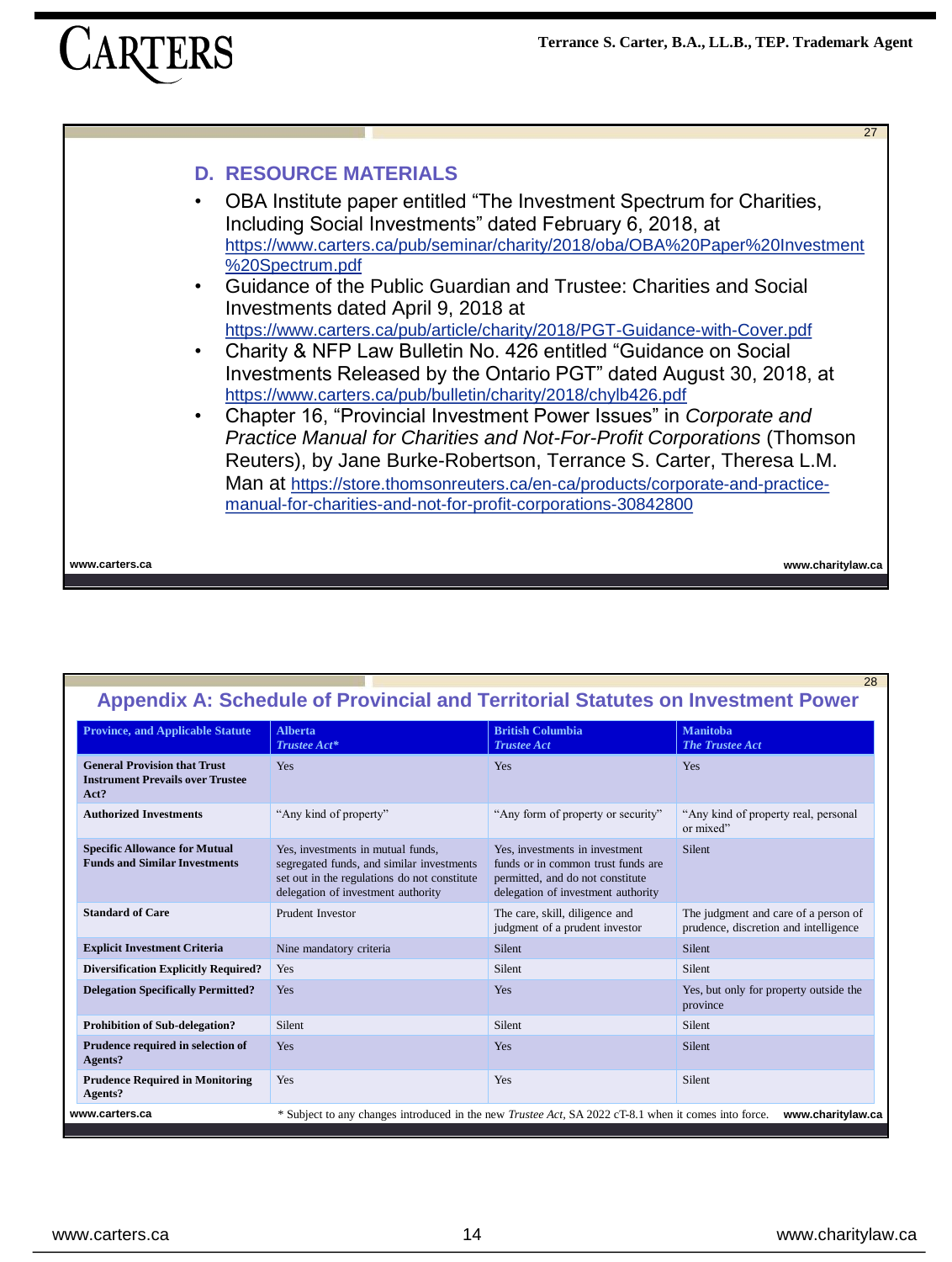

| 29                                                                                     |                                                                                                                                                     |                                                                                                        |                                                                               |
|----------------------------------------------------------------------------------------|-----------------------------------------------------------------------------------------------------------------------------------------------------|--------------------------------------------------------------------------------------------------------|-------------------------------------------------------------------------------|
| <b>Province, and Applicable Statute</b>                                                | <b>New Brunswick</b><br><b>Trustees Act</b>                                                                                                         | <b>Newfoundland &amp; Labrador</b><br><b>Trustee Act</b>                                               | <b>Northwest Territories &amp; Nunavut</b><br><b>Trustee Act</b>              |
| <b>General Provision that Trust</b><br><b>Instrument Prevails over Trustee</b><br>Act? | Yes                                                                                                                                                 | <b>Silent</b>                                                                                          | Yes                                                                           |
| <b>Authorized Investments</b>                                                          | "Any kind of property of investment"                                                                                                                | "Any property"                                                                                         | "Every kind of property, real, personal<br>or mixed"                          |
| <b>Specific Allowance for Mutual</b><br><b>Funds and Similar Investments</b>           | Yes, mutual funds, common funds of a<br>trust company or similar pooled funds are<br>permitted, and do not constitute delegation                    | Silent                                                                                                 | Silent                                                                        |
| <b>Standard of Care</b>                                                                | The care, diligence and skill of a person of<br>ordinary prudence, but may be higher<br>depending on the trustee's profession or<br><b>business</b> | The care, diligence and skill that a<br>reasonably prudent person would in<br>comparable circumstances | The judgment and care of a person of<br>prudence, discretion and intelligence |
| <b>Explicit Investment Criteria</b>                                                    | <b>Silent</b>                                                                                                                                       | Eight mandatory criteria                                                                               | <b>Silent</b>                                                                 |
| <b>Diversification Explicitly Required?</b>                                            | <b>Silent</b>                                                                                                                                       | Silent                                                                                                 | <b>Silent</b>                                                                 |
| <b>Delegation Specifically Permitted?</b>                                              | Yes                                                                                                                                                 | <b>Silent</b>                                                                                          | <b>Silent</b>                                                                 |
| <b>Prohibition of Sub-delegation?</b>                                                  | Sub-delegation permitted with approval of<br>the trustees                                                                                           | Silent                                                                                                 | Silent                                                                        |
| Prudence required in selection of<br>Agents?                                           | Yes                                                                                                                                                 | Silent                                                                                                 | Silent                                                                        |
| <b>Prudence Required in Monitoring</b><br>Agents?                                      | Yes                                                                                                                                                 | Silent                                                                                                 | Silent                                                                        |
| www.carters.ca                                                                         |                                                                                                                                                     |                                                                                                        | www.charitylaw.ca                                                             |
|                                                                                        |                                                                                                                                                     |                                                                                                        |                                                                               |

|                                                                                        |                                                                                                |                                                                                 | 30                                                                                                                        |
|----------------------------------------------------------------------------------------|------------------------------------------------------------------------------------------------|---------------------------------------------------------------------------------|---------------------------------------------------------------------------------------------------------------------------|
| <b>Province, and Applicable Statute</b>                                                | <b>Nova Scotia</b><br><b>Trustee Act</b>                                                       | <b>Ontario</b><br><b>Trustee Act</b>                                            | <b>Prince Edward Island</b><br><b>Trustee Act</b>                                                                         |
| <b>General Provision that Trust</b><br><b>Instrument Prevails over Trustee</b><br>Act? | Yes                                                                                            | Yes                                                                             | <b>Yes</b>                                                                                                                |
| <b>Authorized Investments</b>                                                          | "Any form of property or security"                                                             | "Any form of property"                                                          | "Any form of property or security"                                                                                        |
| <b>Specific Allowance for Mutual</b><br><b>Funds and Similar Investments</b>           | Yes, mutual funds or similar investments<br>are permitted, and do not constitute<br>delegation | Yes, mutual funds, pooled funds,<br>segregated funds, and common<br>trust funds | Yes, mutual funds or similar<br>investments are permitted, and do not<br>constitute delegation of investment<br>authority |
| <b>Standard of Care</b>                                                                | The care, skill, diligence and judgment of a<br>prudent investor                               | The care, skill, diligence and<br>judgment of a prudent investor                | The care, skill, diligence and<br>judgment of a prudent investor                                                          |
| <b>Explicit Investment Criteria</b>                                                    | Eight discretionary criteria                                                                   | Seven mandatory criteria                                                        | Eight discretionary criteria                                                                                              |
| <b>Diversification Explicitly</b><br><b>Required?</b>                                  | Yes                                                                                            | Yes                                                                             | Yes                                                                                                                       |
| <b>Delegation Specifically Permitted?</b>                                              | Yes                                                                                            | Yes                                                                             | Yes                                                                                                                       |
| <b>Prohibition of Sub-delegation?</b>                                                  | Silent                                                                                         | Yes                                                                             | Silent                                                                                                                    |
| Prudence required in selection of<br>Agents?                                           | Yes                                                                                            | Yes                                                                             | <b>Yes</b>                                                                                                                |
| <b>Prudence Required in Monitoring</b><br>Agents?                                      | Yes                                                                                            | Yes                                                                             | Yes                                                                                                                       |
| www.charitylaw.ca<br>www.carters.ca                                                    |                                                                                                |                                                                                 |                                                                                                                           |